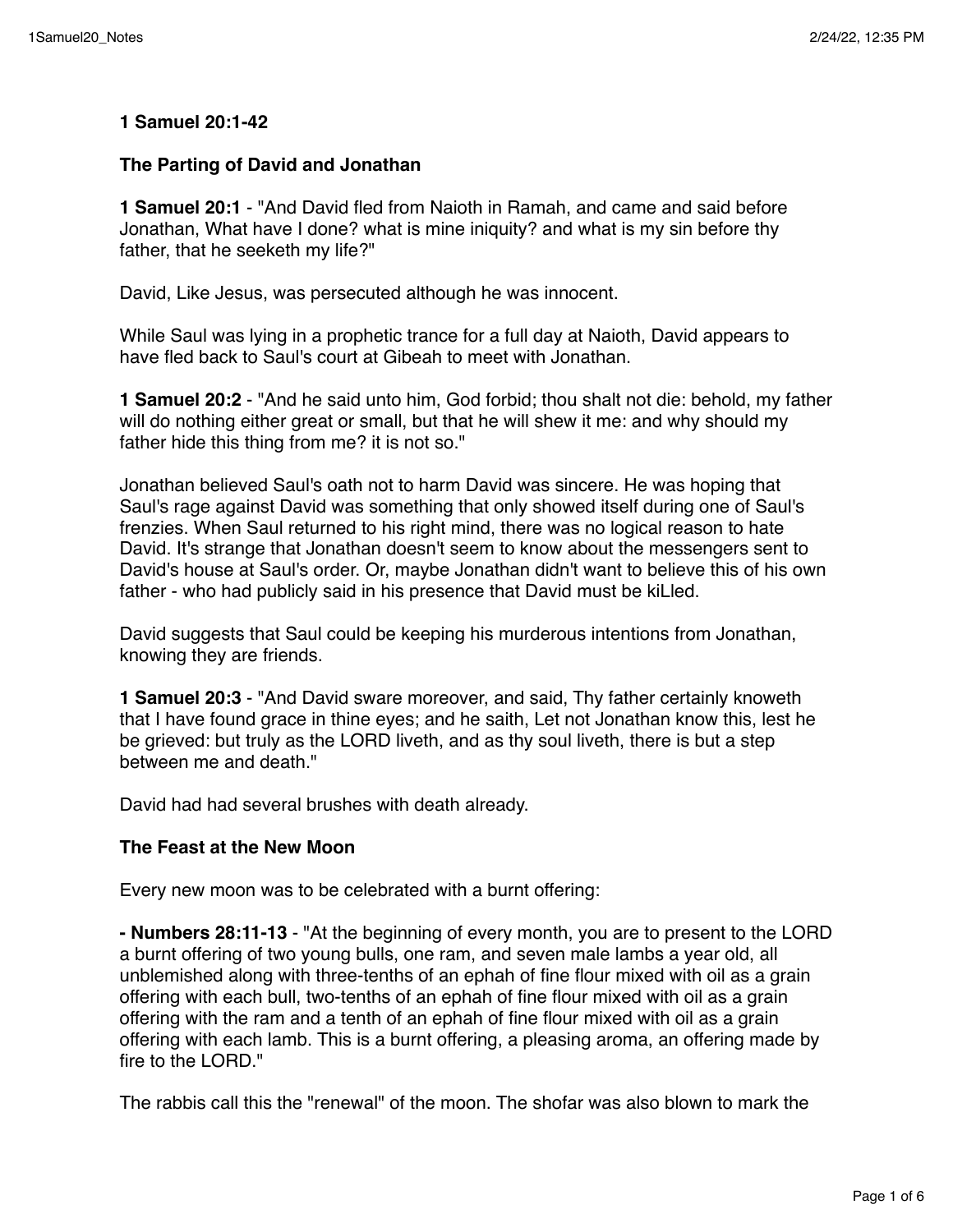event:

**- Psalm 81:3-4** - "Blow up the trumpet in the new moon, in the time appointed, on our solemn feast day. For this was a statute for Israel, and a law of the God of Jacob."

Like the Sabbath and the other feasts, the new moon feast is "a shadow of things to come, but the substance is of Christ." (**Colossians 2:16-17**)

The new moon was a foreshadowing of the birth of Messiah (as we talk about at Rosh Hashanah) and therefore an event to celebrate. The moon is completely dark, emerging from obscurity, with only the barest flicker of light visible in its thin crescent. At the same tine, it also pictures the resurrection - "buried" for three days, when it is invisible.

**- Psalm 19:1** - ""The heavens declare the glory of God; And the firmament shows His handiwork."

And in fact, David "hides" himself - as the moon does before it emerges - until Jonathan can tell him Saul's mood. The darkness of the moon matches the dark foreboding of this moment for David.

**1 Samuel 20:6-7** - "If thy father at all miss me, then say, David earnestly asked leave of me that he might run to Bethlehem his city: for there is a yearly sacrifice there for all the family. If he say thus, It is well; thy servant shall have peace: but if he be very wroth, then be sure that evil is determined by him."

Since the Tabernacle and the ark were separated, and most religious observances were in abeyance, it seems some of these feasts took place in each town. As a "yearly service," perhaps this new moon is Rosh Hashanah. Peace offerings would also be eaten, by the priest, the offerer and his family or friends.

**1 Samuel 20:8** - "Therefore thou shalt deal kindly with thy servant; for thou hast brought thy servant into a covenant of the LORD with thee: notwithstanding, if there be in me iniquity, slay me thyself; for why shouldest thou bring me to thy father?"

David considers himself innocent of any crime against Saul. But if Jonathan discovers a sin unseen by him, he gives Jonathan permission to execute him himself, despite the covenant they had made together.

# **A Covenant Between Two Houses**

**1 Samuel 20:14-17** - "And thou shalt not only while yet I live shew me the kindness of the LORD, that I die not: But also thou shalt not cut off thy kindness from my house for ever: no, not when the LORD hath cut off the enemies of David every one from the face of the earth. So Jonathan made a covenant with the house of David, saying, Let the LORD even require it at the hand of David's enemies. And Jonathan caused David to swear again, because he loved him: for he loved him as he loved his own soul."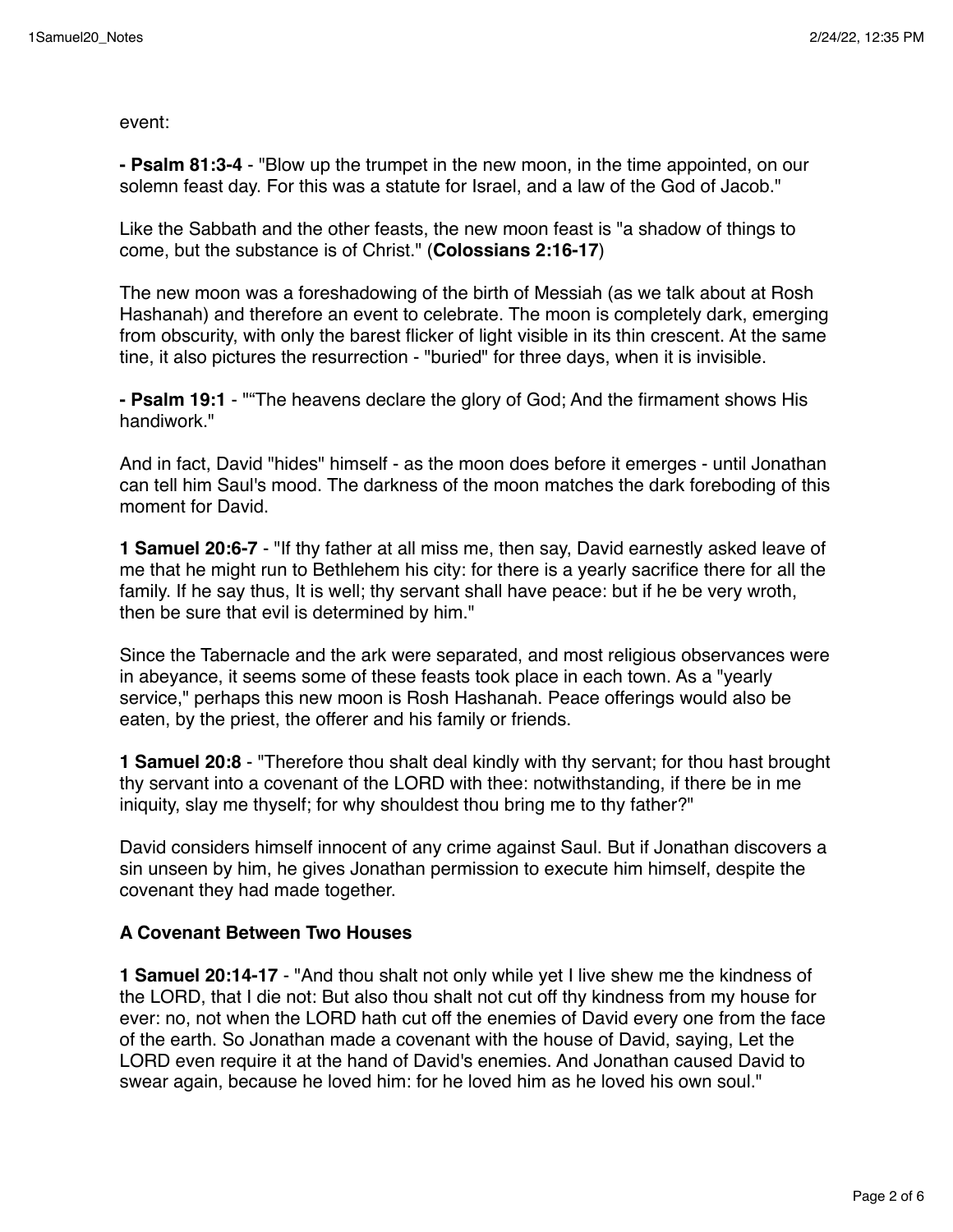The covenant between them should not be only between them personally, but include their posterity. The rabbis also saw in this a reference to the custom of a new king to kill the relatives of the previous king who might challenge his right to the throne. Jonathan, they said, knew that David would become king, and so asked him to spare his life and his family. i.e. it would be a "kindness" if David forgets all the evil Saul had done to him and treat Saul's son, Jonathan, and his descendants with compassion.

The rabbis also see this covenant as the basis for the long-standing bond between the tribes of Judah and Benjamin, who constitute the remnants of the Jewish people today.

But Rashi notes that this covenant was vilated in **2 Samuel 19:30**, when Ziba, who managed Saul and Jonathan's estate after their deaths, denounced Jonathan's son Mephibosheth as a traitor. David responded by taking away half of the estate and giving it to Ziba. A voice from heaven then announced that just as David had split Mephibosheth's estate in two, so God would split the Davidic kingdom in two after Solomon's death, resulting in the kingdoms of Israel and Judah.

**1 Samuel 20:18-19** - "Then Jonathan said to David, To morrow is the new moon: and thou shalt be missed, because thy seat will be empty. And when thou hast stayed three days, then thou shalt go down quickly, and come to the place where thou didst hide thyself when the business was in hand, and shalt remain by the stone Ezel."

"thou shalt go down quickly" = *y*ā*ra*ḏ - "you must descend deeply" - Used of Jacob grieving when he sees Joseph's coat of many colors dipped in blood:

**- Genesis 37:35** - "And all his sons and all his daughters rose up to comfort him; but he refused to be comforted; and he said, For I will go down into (*y*ā*ra*ḏ) the grave unto my son mourning. Thus his father wept for him."

Just as the new moon disappears for three days, so the Messiah would "go down deeply" and be buried for three days before resurrection.

Jonathan devises a plan to relay the information to David "in code."

**1 Samuel 20:20-22** - "And I will shoot three arrows on the side thereof, as though I shot at a mark. And, behold, I will send a lad, saying, Go, find out the arrows. If I expressly say unto the lad, Behold, the arrows are on this side of thee, take them; then come thou: for there is peace to thee, and no hurt; as the LORD liveth. But if I say thus unto the young man, Behold, the arrows are beyond thee; go thy way: for the LORD hath sent thee away."

"sent thee away" = šālaḥ - One rabbinical interpretation says that since Jonathan did not use the word "escape" but rather "go, sent away," that means that there was no reason for anxiety or haste, because David was being sent by God, just as God had led him to the palace, and in every path of his life.

When they gather for the feast, Saul notices David's normal place is empty.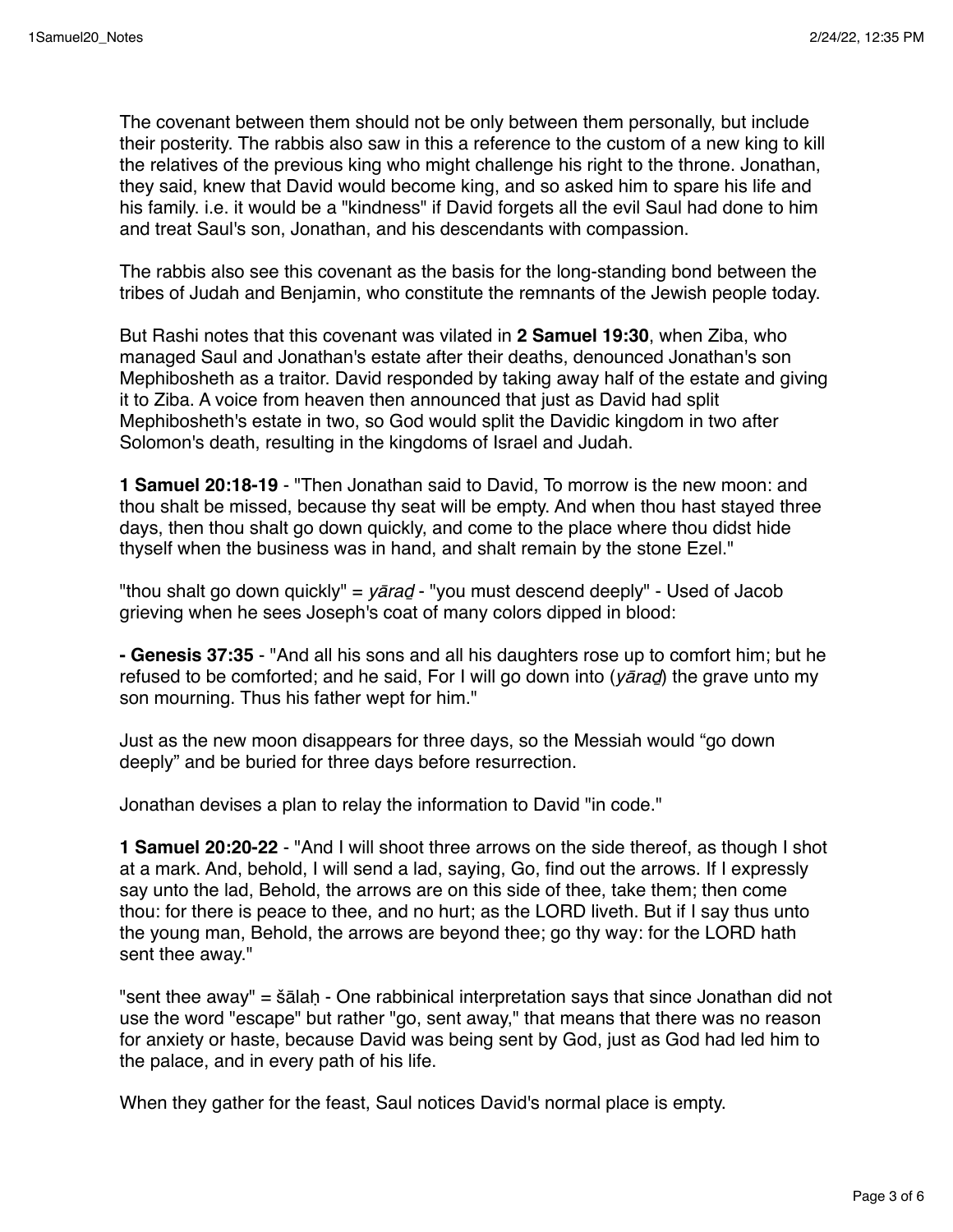**1 Samuel 20:26** - "Nevertheless Saul spake not any thing that day: for he thought, Something hath befallen him, he is not clean; surely he is not clean."

If someone became unclean for some reason, they would have to wash and avoid social contact until evening (see **Leviticus 15**).

Rashi explains: He has experienced a seminal emission (after sex with his wife or in a nocturnal emission). and he has not yet immersed himself, for had he immersed himself for the uncleanness of his emission, he would not have to wait until sunset in order to eat ordinary food. Therefore, he did not come, lest he contaminate the feast.

But when David's place was empty again for the next day's feast, Saul asks about him:

**1 Samuel 20:27-29** - "And it came to pass on the morrow, which was the second day of the month, that David's place was empty: and Saul said unto Jonathan his son, Wherefore cometh not the son of Jesse to meat, neither yesterday, nor to day? And Jonathan answered Saul, David earnestly asked leave of me to go to Bethlehem: And he said, Let me go, I pray thee; for our family hath a sacrifice in the city; and my brother, he hath commanded me to be there: and now, if I have found favor in thine eyes, let me get away, I pray thee, and see my brethren. Therefore he cometh not unto the king's table."

People would eat reclining in those days, and probably in a similar fashion as at Passover. The oldest or most respected (probably Jonathan) would sit on one side of Saul and the youngest on the other (perhaps David?) This would then be a sort of reverse arrangement of Jesus' Last Supper, with the young John on one side of Jesus and Judas on the other. - With David being the suspected "Judas" missing at the table.

#### **Saul's Anger Redirected at Jonathan**

**1 Samuel 20:30-31** - "Then Saul's anger was kindled against Jonathan, and he said unto him, Thou son of the perverse rebellious woman, do not I know that thou hast chosen the son of Jesse to thine own confusion, and unto the confusion of thy mother's nakedness? For as long as the son of Jesse liveth upon the ground, thou shalt not be established, nor thy kingdom. Wherefore now send and fetch him unto me, for he shall surely die."

"Thou son of the perverse rebellious woman" = "thou son of perverse rebellion" or "obstinate son, whose rebellion is intolerable"

Saul means that by choosing David over his own father, Jonathan is jeopardizing his succession to the throne, and making people think perhaps Jonathan is illegitimate or that his mother had played the harlot and he was not Saul's true son.

**1 Samuel 20:32-33** - "And Jonathan answered Saul his father, and said unto him, Wherefore shall he be slain? what hath he done? And Saul cast a javelin at him to smite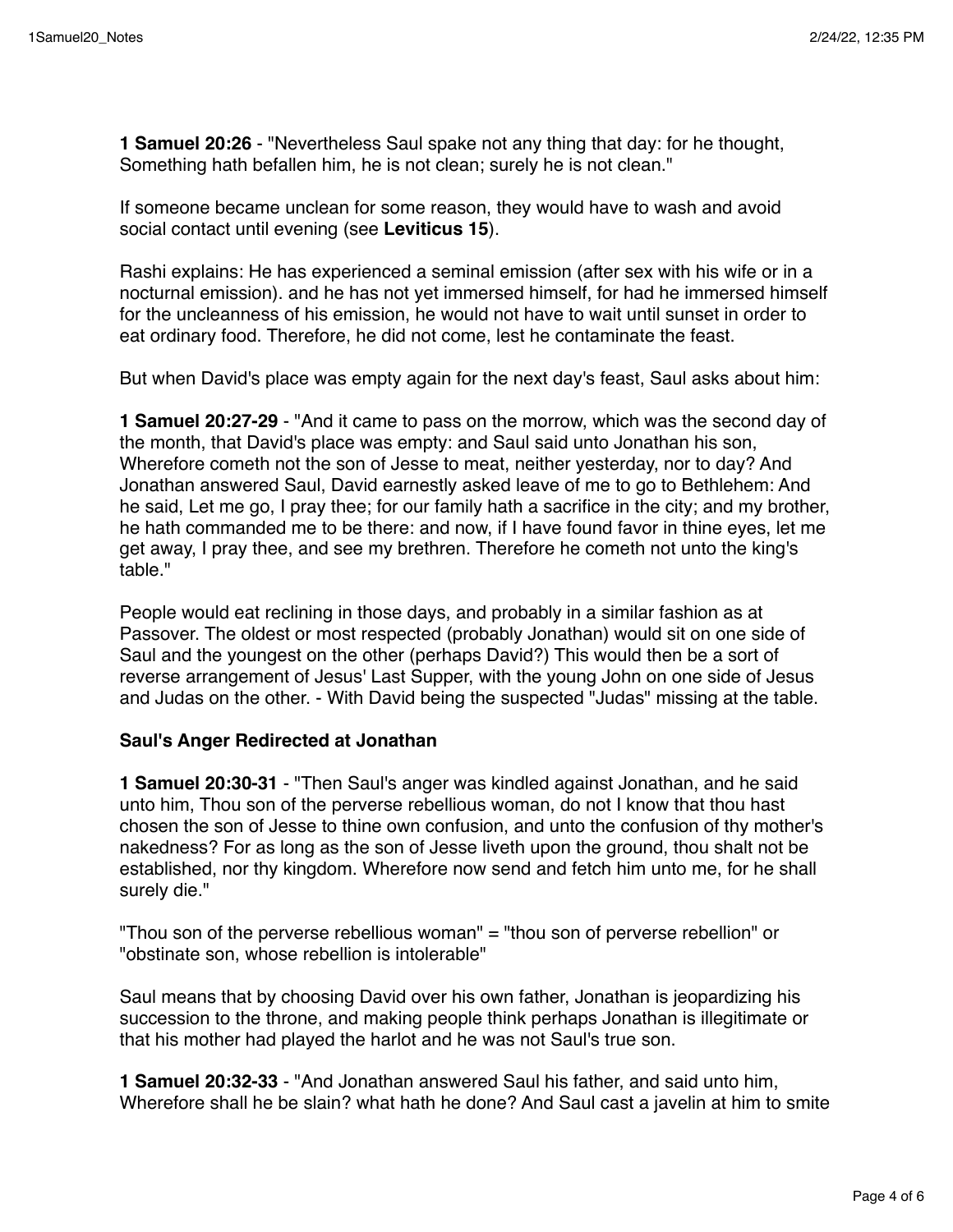him: whereby Jonathan knew that it was determined of his father to slay David."

Jonathan now is a target for defending David. In the same way, we should expect the world to hate us as it hated Jesus.

**- John 15:19, 25** - "If ye were of the world, the world would love his own: but because ye are not of the world, but I have chosen you out of the world, therefore the world hateth you....But this cometh to pass, that the word might be fulfilled that is written in their law, They hated me without a cause."

Jonathan leaves the feast in anger:

**1 Samuel 20:34** - "So Jonathan arose from the table in fierce anger, and did eat no meat the second day of the month: for he was grieved for David, because his father had done him shame."

By rebuking Saul, Jonathan was also trying to save David's life.

"You shall not stand aside while your brother's blood is shed" (**Leviticus 19:16**)

From this incident the Talmud derives that to rebuke a sinner is to save his soul. It also prescribes three rules of the parameters of the obligation to rebuke a sinner, based on Jonathan's actions here:

- One must rebuke until the other person grows very angry.
- One must rebuke until the other person curses you.
- One must rebuke until the other person is ready to strike you.

## **The Three Arrows**

The next morning he goes to the field where he and David had arranged to meet. He shoots the arrows past David, the signal that David should flee. Then he send his young servant back to town with his bow and arrows.

Is there significance to the use of arrows as the sign?

The rabbis an allusion to the slanderous tongues of those like Doeg the Edomite who supported Saul's paranoia with slanderous insinuations about David.

**- Jeremiah 9:8** - "Their tongue is as an arrow shot out; it speaketh deceit: one speaketh peaceably to his neighbor with his mouth, but in heart he layeth his wait."

The three arrows represent three who are killed by slander - the slanderer, the one who is slandered, and the one who receives the slander.